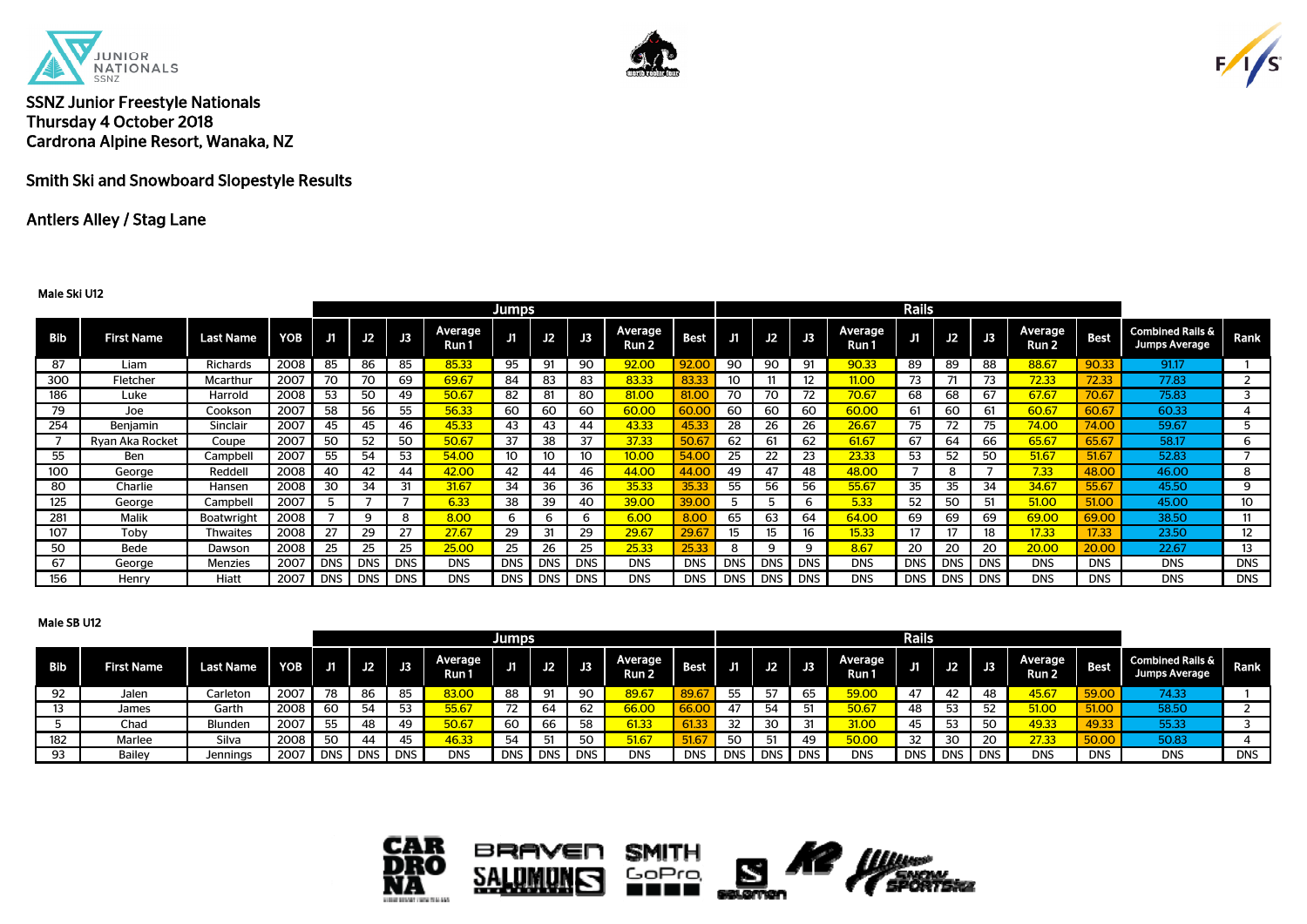





Smith Ski and Snowboard Slopestyle Results

## Antlers Alley / Stag Lane

#### Female Ski U14

|     |                   |                  |      |            |            |            |                  | <b>Jumps</b> |            |            |                  |             |            |            |            |                  | Rails        |            |            |                  |             |                                              |            |
|-----|-------------------|------------------|------|------------|------------|------------|------------------|--------------|------------|------------|------------------|-------------|------------|------------|------------|------------------|--------------|------------|------------|------------------|-------------|----------------------------------------------|------------|
| Bib | <b>First Name</b> | <b>Last Name</b> | YOB  | J1         | J2         | J3         | Average<br>Run 1 | J1           | J2         | JЗ         | Average<br>Run 2 | <b>Best</b> |            | J2         | J3         | Average<br>Run 1 | J1           | J2         | J3         | Average<br>Run 2 | <b>Best</b> | <b>Combined Rails &amp;</b><br>Jumps Average | Rank       |
| 46  | Samantha          | Johnston         | 2005 |            | 74         |            | 74.33            | 76           | 75         |            | 75.67            | 75.67       | 80         | 80         |            | 80.33            | 65           | 68         | 66         | 66.33            | 80.33       | 78.00                                        |            |
| 120 | Charlotte         | Muir             | 2005 | 65         | 65         | 65         | 65.00            | 57           | 58         | 58         | 57.67            |             | 30         | 30         |            | 30.33            | 38           | 36         | 38         | 37.33            | 37.33       | 51.17                                        |            |
| 45  | Georgia           | Jennings         | 2005 | q          | 9          |            | 9.33             | 54           | 54         | 54         | 54.00            |             | 15         |            |            | 14.67            | 45           | 45         | 45         | 45.00            | 45.00       | 49.50                                        |            |
| 97  | Ella              | <b>Miles</b>     | 2006 | 50         | 50         | 51         | 50.33            | 35           |            |            | 36.67            | 50.3        | 20         | 20         |            | 20.33            | 27           | 26         | 26         | 26.33            | 26.33       | 38.33                                        |            |
| 21  | Bella             | Maroszek         | 2006 | 40         | 40         | 41         | 40.33            | 33           |            | 32         | 32.00            |             | 35         | 34         | 34         | 34.33            | 34           | 32         | 33         | 33.OC            | 34.33       | 37.33                                        |            |
| 83  | Catalina          | Addis            | 2005 | 45         | 46         | 46         | 45.67            | 47           | 48         | 48         | 47.67            | 47.67       | 10         |            |            | 10.00            | $\mathbf{O}$ | O          |            | 0.00             | 10.00       | 28.83                                        | ь          |
| 40  | Tavlor            | Breen            | 2006 | 20         | 20         | 21         | 20.33            |              |            |            | 21.33            | 21.33       | 25         |            | 24         | 24.67            | 26           | 26         |            | 25.67            | 25.67       | 23.50                                        |            |
| 112 | Coco              | Du Temple        | 2005 |            | DNS DNS    | <b>DNS</b> | <b>DNS</b>       | DNS          | <b>DNS</b> | <b>DNS</b> | <b>DNS</b>       | <b>DNS</b>  | <b>DNS</b> | <b>DNS</b> | <b>DNS</b> | <b>DNS</b>       | <b>DNS</b>   | DNS        | <b>DNS</b> | <b>DNS</b>       | <b>DNS</b>  | <b>DNS</b>                                   | <b>DNS</b> |
| 192 | Georgia           | Chambers         | 2005 | <b>DNS</b> | <b>DNS</b> | <b>DNS</b> | <b>DNS</b>       | <b>DNS</b>   | <b>DNS</b> | <b>DNS</b> | <b>DNS</b>       | <b>DNS</b>  | <b>DNS</b> | <b>DNS</b> | <b>DNS</b> | <b>DNS</b>       | <b>DNS</b>   | <b>DNS</b> | <b>DNS</b> | <b>DNS</b>       | <b>DNS</b>  | <b>DNS</b>                                   | <b>DNS</b> |
| 119 | Emma              | Straka           | 2005 |            | DNS DNS    | DNS        | <b>DNS</b>       | <b>DNS</b>   | <b>DNS</b> | <b>DNS</b> | <b>DNS</b>       | <b>DNS</b>  | <b>DNS</b> | <b>DNS</b> | <b>DNS</b> | <b>DNS</b>       | <b>DNS</b>   | DNS        | DNS        | <b>DNS</b>       | <b>DNS</b>  | <b>DNS</b>                                   | <b>DNS</b> |

|                      |                   |                  |            |     |    |     |                  | <b>Jumps</b> |                 |    |                         |             |    |             |    |                        | <b>Rails</b> |     |           |                             |             |                                              |             |
|----------------------|-------------------|------------------|------------|-----|----|-----|------------------|--------------|-----------------|----|-------------------------|-------------|----|-------------|----|------------------------|--------------|-----|-----------|-----------------------------|-------------|----------------------------------------------|-------------|
| <b>Bib</b>           | <b>First Name</b> | <b>Last Name</b> | <b>YOB</b> | U1. | J2 | J3. | Average<br>Run 1 | ел           | J2 <sub>l</sub> | JЗ | <b>Average</b><br>Run 2 | <b>Best</b> | J1 | J2 <b>1</b> | J3 | Average<br><b>Run1</b> | J1           | Æ   | <b>J3</b> | Average<br>Run <sub>2</sub> | <b>Best</b> | <b>Combined Rails &amp;</b><br>Jumps Average | <b>Rank</b> |
| $\sim$<br>$\epsilon$ | <b>Lill</b> v     | Steele           | 2005       | 70  | 68 | 72  | 70.33            | 49           | 55              | 54 | 52.67                   |             | 76 | 70          | 75 | 73.67                  |              | 52  | -48       | 51.67                       | 73.67       | 72.00                                        |             |
| 106                  | Jarra             | Stalker          | 2006       | -40 |    | 43  | 43.00            | 48           | 56              | 52 | 52.00                   | 52.00       | 56 | 57          | 55 | 56.00                  | 60           | -60 | 59        | 59.67                       | 59.67       | 55.83                                        |             |
| 42                   | Kaia              | Frazerhurst      | 2005       |     |    | 47  | 49.67            | 48           | 49              | 44 | 47.00                   | 49.67       | 55 | 54          | 51 | 53.33                  |              | 38  |           | 36.67                       | 53.33       | 51.50                                        |             |

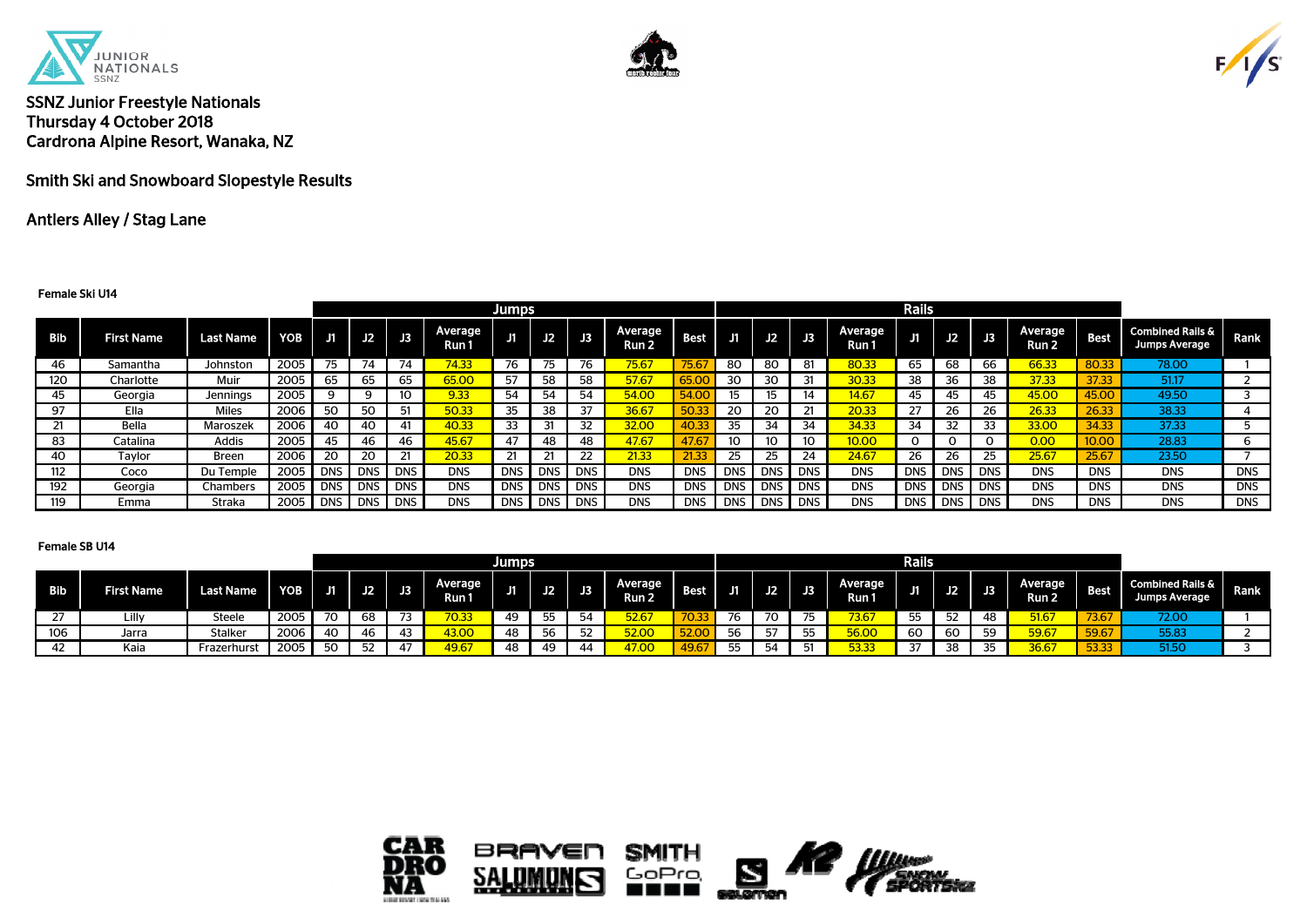





Smith Ski and Snowboard Slopestyle Results

## Antlers Alley / Stag Lane

#### Female Ski U16

|            |                   |                  |            |         |    |            |                   | <b>Jumps</b> |            |            |                  |             |            |            |                 |                  | <b>Rails</b>    |     |            |                   |             |                                                     |            |
|------------|-------------------|------------------|------------|---------|----|------------|-------------------|--------------|------------|------------|------------------|-------------|------------|------------|-----------------|------------------|-----------------|-----|------------|-------------------|-------------|-----------------------------------------------------|------------|
| <b>Bib</b> | <b>First Name</b> | <b>Last Name</b> | <b>YOB</b> | J1      | J2 | J3         | Average<br>Run 1  | IJ           | J2         | J3         | Average<br>Run 2 | <b>Best</b> | Æ          | <b>J2</b>  | $\overline{13}$ | Average<br>Run 1 | J1              | J2  | JЗ         | Average<br>Run 2  | <b>Best</b> | <b>Combined Rails &amp;</b><br><b>Jumps Average</b> | Rank       |
| 15         | Mabel             | Ashburn          | 2003       | 92      | 91 | 91         | 91.33             | 87           | 89         | 87         | 87.67            | 91.33       | 85         | 85         | 86              | 85.33            | 75              |     |            | 75.00             | 85.33       | 88.33                                               |            |
| 10         | Ruby              | Andrews          | 2004       | 85      | 85 | 83         | 84.33             | 82           | 83         | 80         | 81.67            | 84.3        | 90         | 90         | 90              | 90.00            | 78              |     | 82         | 79.67             | 90.00       | 87.17                                               |            |
| 280        | Wei               | Ruiying          | 2004       |         |    |            | 3.00              | 52           | 53         |            | 52.33            | 52.33       | 40         | 40         | 40              | 40.00            | ь               |     |            | 6.33              | 40.00       | 46.17                                               |            |
| 196        | Zara              | Groos            | 2003       |         |    |            | 7.33 <sup>°</sup> | 54           | 52         | 52         | 52.67            | 52.67       | 28         |            |                 | 27.33            | 12 <sup>°</sup> | 11  | 11         | 1.33 <sub>1</sub> | 27.33       | 40.00                                               |            |
| 162        | Wang              | Zhanrong         | 2003       | 55      | 55 | 51         | 54.67             | 68           | 69         | 67         | 68.00            |             |            |            |                 | 5.00             | 11              | -11 | 11         | 11.00             | 11.00       | 39.50                                               |            |
| 273        | Shen              | Sihan            | 2003       |         |    |            | 12.33             |              |            | 31         | 31.67            | 31.67       |            |            |                 | 12.67            | 39              | 38  |            | 38.67             | 38.67       | 35.17                                               | 6          |
| 89         | Jamie             | Kerr             | 2004       | 36      | 37 | 37         | 36.67             | 41           | 42         | 42         | 41.67            | 41.67       | 22         | 22         |                 | 21.67            | 22              | 22  |            | 21.67             | 21.67       | 31.67                                               |            |
| 115        | Grace             | Tombs            | 2003       | DNS DNS |    | <b>DNS</b> | <b>DNS</b>        | <b>DNS</b>   | <b>DNS</b> | <b>DNS</b> | <b>DNS</b>       | <b>DNS</b>  | <b>DNS</b> | <b>DNS</b> | <b>DNS</b>      | <b>DNS</b>       | <b>DNS</b>      | DNS | <b>DNS</b> | <b>DNS</b>        | <b>DNS</b>  | <b>DNS</b>                                          | <b>DNS</b> |

| Jumps      |                   |                  |            |    |     |    |                  |    |    |    |                             |              |     |     |    |                  | Rails     |    |                             |                             |             |                                              |          |
|------------|-------------------|------------------|------------|----|-----|----|------------------|----|----|----|-----------------------------|--------------|-----|-----|----|------------------|-----------|----|-----------------------------|-----------------------------|-------------|----------------------------------------------|----------|
| <b>Bib</b> | <b>First Name</b> | <b>Last Name</b> | <b>YOB</b> | J1 | J2. | J3 | Average<br>Run 1 | ш  | J2 | JЗ | Average<br>Run <sub>2</sub> | <b>Best</b>  | J1. | J2. | J3 | Average<br>Run 1 | ЛT        | J2 | $\overline{\phantom{a}}$ J3 | Average<br>Run <sub>2</sub> | <b>Best</b> | <b>Combined Rails &amp;</b><br>Jumps Average | Rank     |
| 18         | Paige             | Jones            | 2004       | 85 | 83  | 85 | 84.33            | 86 | 89 | 88 | 87.67                       | 87.67        | 74  | 77  | רד | 74.67            | 75        | 75 |                             | 74.00                       | 74.67       | 81.17                                        |          |
| 36         | Kaiva             | Collins          | 2004       | 67 | 73  | 75 | 71.67            |    | 76 | 78 | 75.00                       | 75.00        | 81  | 82  | 82 | 81.67            | 75        | 78 |                             | 76.33                       | 81.67       | 78.33                                        |          |
| 142        | Lilv              | Jekel            | 2003       |    | 81  | 81 | 79.67            | 30 | 29 | 30 | 29.67                       | 79.67        | 79  |     | 76 | 76.00            |           |    |                             | 35.00                       | 76.00       | 77.83                                        |          |
| 105        | Meila             | Stalker          | 2004       | 26 | 25  | 33 | 28.00            |    | 79 | 75 | 75.67                       | 75.67        | 80  | 79  | 79 | 79.33            | 51        | 43 | 46                          | 46.67                       | 79.33       | 77.50                                        |          |
|            | Tara              | Jones            | 2004       | 72 | 69  | 71 | 70.67            | 72 | 74 | 74 | 73.33                       | 73.33        | 76  | 72  | 77 | 75.00            | --<br>75. | 74 |                             | 75.00                       | 75.00       | 74.17                                        |          |
| 20         | Bella             | Muaro            | 2003       | 65 |     | 70 | 68.33            | 45 | 49 | 46 | 46.67                       | 68.33        | 75  |     |    | 75.00            | 76        |    |                             | 76.00                       | 76.00       | 72.17                                        |          |
| 88         | Stephanie         | Peterson         | 2003       | 47 | 51  | 45 | 47.67            | 45 | 47 | 42 | 44.67                       | 47.67        | 87  | 86  | 84 | 85.67            | 78        |    | 74                          | 74.33                       | 85.67       | 66.67                                        |          |
| 103        | Jenna             | Jones            | 2003       | 50 | 52  | 53 | 51.67            | 49 | 41 | 40 | 43.33                       | 51.67        | 50  | 54  | 55 | 53.00            | 48        | 47 |                             | 46.33                       | 53.00       | 52.33                                        |          |
| 63         | Georgia           | Andersen         | 2004       | 43 | 50  | 51 | 48.00            | 16 |    | 24 | 20.33                       | <b>48.00</b> | 41  | 50  |    | 17.33            | 44        | 52 | 54                          | 50.00                       | 50.00       | 49.00                                        | $\Omega$ |
|            | Charlotte         | Lvell            | 2004       | 30 | 34  | 29 | 31.00            | 31 | 30 | 28 | 29.67                       | 31.00        | 35  | 32  |    | 36.00            |           |    |                             | 1.00                        | 36.00       | 33.50                                        | 10       |

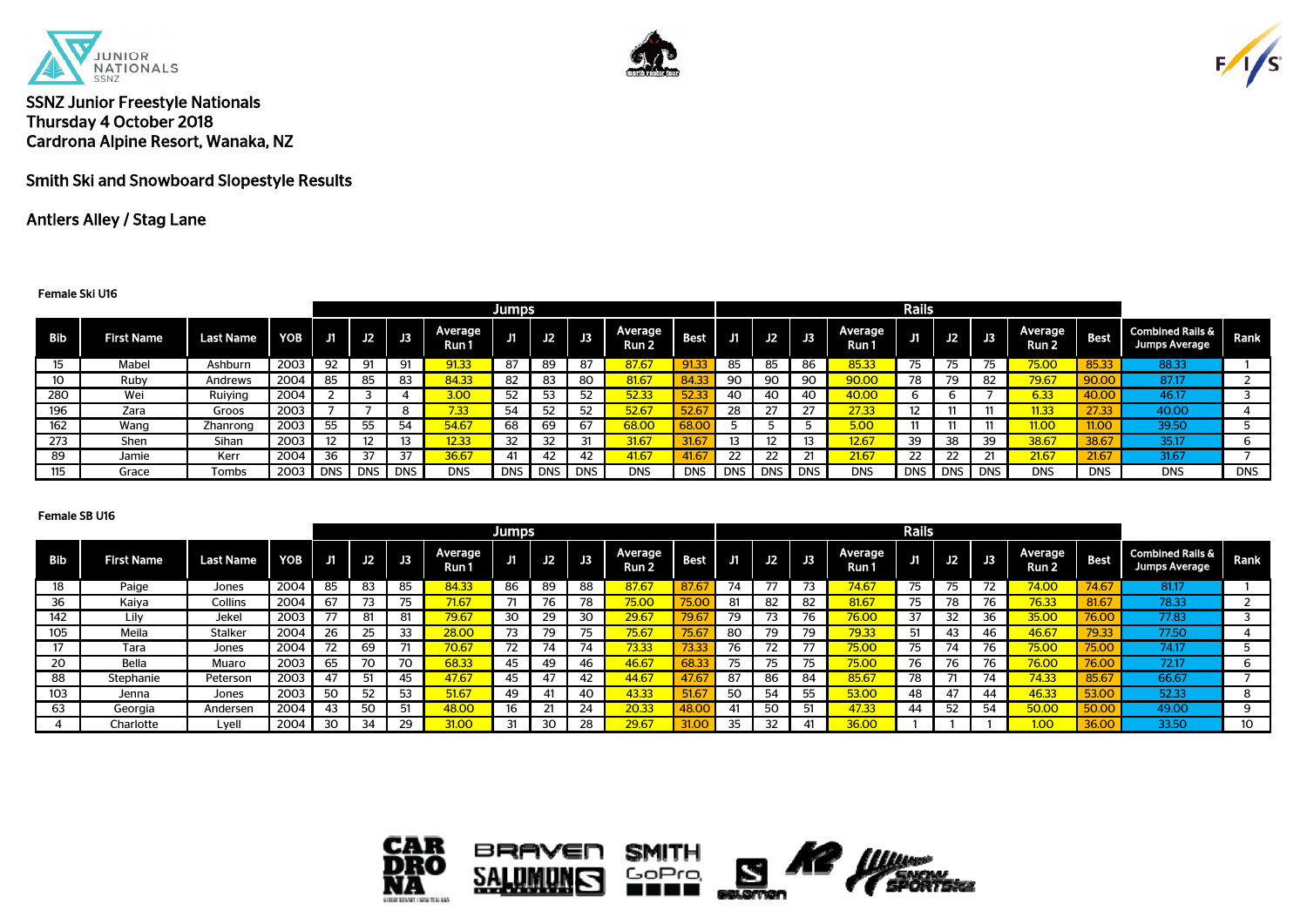





Smith Ski and Snowboard Slopestyle Results

## Antlers Alley / Stag Lane

#### Female Ski U18

| Rails<br><b>Jumps</b> |                   |                  |                  |       |            |            |                         |            |            |     |                   |             |            |     |           |                  |     |            |             |                  |             |                                                     |             |
|-----------------------|-------------------|------------------|------------------|-------|------------|------------|-------------------------|------------|------------|-----|-------------------|-------------|------------|-----|-----------|------------------|-----|------------|-------------|------------------|-------------|-----------------------------------------------------|-------------|
| <b>Bib</b>            | <b>First Name</b> | <b>Last Name</b> | YOB <sub>I</sub> | J1    | J2         | J3.        | <b>Average</b><br>Run 1 | .          | J2         | JB. | Average<br>Run 2. | <b>Best</b> | / 51 M     |     | $J2$ $J3$ | Average<br>Run 1 |     | J2         | $\sqrt{13}$ | Average<br>Run 2 | <b>Best</b> | <b>Combined Rails &amp;</b><br><b>Jumps Average</b> | <b>Rank</b> |
| 16                    | Abi               | Harrigan         | 2002             | 80    | 80         | 81         | 80.33                   | 95         | 95         | 94  | 94.67             | 94.67       | 87         | 88  | 87        | 37.33            | 81  | 80         |             | 80.67            | 87.33       | 91.00                                               |             |
| つつ<br>$\epsilon$      | Maggie            | Little           | 200              | 78    |            | 78         | 77.67                   | 81         | 82         |     | 81.33             | 81.33       | 82         | 83  | ດາ<br>83  | 82.67            | 60  | 60         | 60          | 60.00            | 82.67       | 82.00                                               | <u>_</u>    |
| 22                    | Jessie            | Violet           | 2002             | 58    | 56         | -57        | 57.00                   | 56         | 55         | 55  | 55.33             |             | 72         | 74  | 74        | 73.33            | 50  | 50         |             | 50.00            | 73.33       | 65.17                                               |             |
| 159                   | Holly             | Ingram           | 2002             | 60    | 60         | 61         | 60.33                   | 59         | 58         | 60  | 59.00             | 60.3.       | 26         | -26 | 26        | <b>26.00</b>     | 26  | 26         |             | 25.67            | 26.0        | 43.17                                               |             |
| 117                   | Jessica           | <b>Blewitt</b>   | 2002             | DNS I | <b>DNS</b> | <b>DNS</b> | <b>DNS</b>              | <b>DNS</b> | <b>DNS</b> | DNS | <b>DNS</b>        | <b>DNS</b>  | <b>DNS</b> |     | DNS DNS   | <b>DNS</b>       | DNS | <b>DNS</b> | <b>DNS</b>  | <b>DNS</b>       | <b>DNS</b>  | <b>DNS</b>                                          | <b>DNS</b>  |

|     |                   |                  |            |     |           |            |                  | <b>Jumps</b> |            |            |                  |             |            |            |            |                  | Rails      |            |                 |                             |             |                                                     |            |
|-----|-------------------|------------------|------------|-----|-----------|------------|------------------|--------------|------------|------------|------------------|-------------|------------|------------|------------|------------------|------------|------------|-----------------|-----------------------------|-------------|-----------------------------------------------------|------------|
| Bib | <b>First Name</b> | <b>Last Name</b> | <b>YOB</b> |     | $J1$ $J2$ | J3         | Average<br>Run 1 |              | J2         |            | Average<br>Run 2 | <b>Best</b> |            | J2         | J3         | Average<br>Run 1 |            | J2         | $\overline{13}$ | Average<br>Run <sub>2</sub> | <b>Best</b> | <b>Combined Rails &amp;</b><br><b>Jumps Average</b> | Rank       |
| 296 | Cool              | Wakushima        | 2002       | 95  | QΛ        | 91         | 93.33            | 99           | 98         | 98         | 98.33            | 98.3        | 89         | 90         | 89         | 89.33            | 40         | 43         |                 | 43.00                       | 89.33       | 93.83                                               |            |
| 150 | Alexandra         | Chen             | 2002       | 86  | 82        | 87         | 85.00            | -81          |            | 80         | 77.33            | 85          | 72         |            |            | 72.00            | 76         | 79         | 78              | 77.67                       | 77.67       | 81.33                                               |            |
| 57  | Claudia           | Andersen         | 2002       |     |           | 69         | 70.00            |              |            | 28         | 23.33            | 70.         | 25         | 33         |            | 31.00            |            | 70         |                 | 71.00                       | 71.00       | 70.50                                               |            |
| 148 | Jamie             | <b>Mawkes</b>    | 2001       | רד  |           | 72         | 73.00            | 37           | 31         | 36         | 34.67            | 73          | 60         | 62         | 65         | 62.33            | 59         | 60         | 62              | 60.33                       | 62.33       | 67.67                                               |            |
|     | Ruby              | Rogers           | 2001       |     | 66        | 65         | 67.00            | 35           |            | 38         | 38.33            |             | 48         | 50         |            | 47.67            | 43         |            | -42             | 42.00                       | 47.67       | 57.33                                               |            |
| 94  | Zoe               | <b>Booth</b>     | 2002       | 55  | 52        | 53         | 53.33            | 60           | 56         | 54         | 56.67            | 56.7        | 50         | 54         |            | 53.00            | 49         | 50         | 52              | 50.33                       | 53.00       | 54.83                                               |            |
| 11  | Caycee            | Stratten         | 2002       |     |           | 15         | 14.67            |              | 18         | 16         | 17.00            |             | 70         | 67         | 69         | 68.67            | 62         |            | 52              | 58.33                       | 68.67       | 42.83                                               |            |
|     | Lucinda           | Joyce            | 2002       | DNS | `IDNS.    | <b>DNS</b> | <b>DNS</b>       | <b>DNS</b>   | <b>DNS</b> | <b>DNS</b> | <b>DNS</b>       | <b>DNS</b>  | <b>DNS</b> | <b>DNS</b> | <b>DNS</b> | <b>DNS</b>       | <b>DNS</b> | <b>DNS</b> | <b>DNS</b>      | <b>DNS</b>                  | <b>DNS</b>  | <b>DNS</b>                                          | <b>DNS</b> |

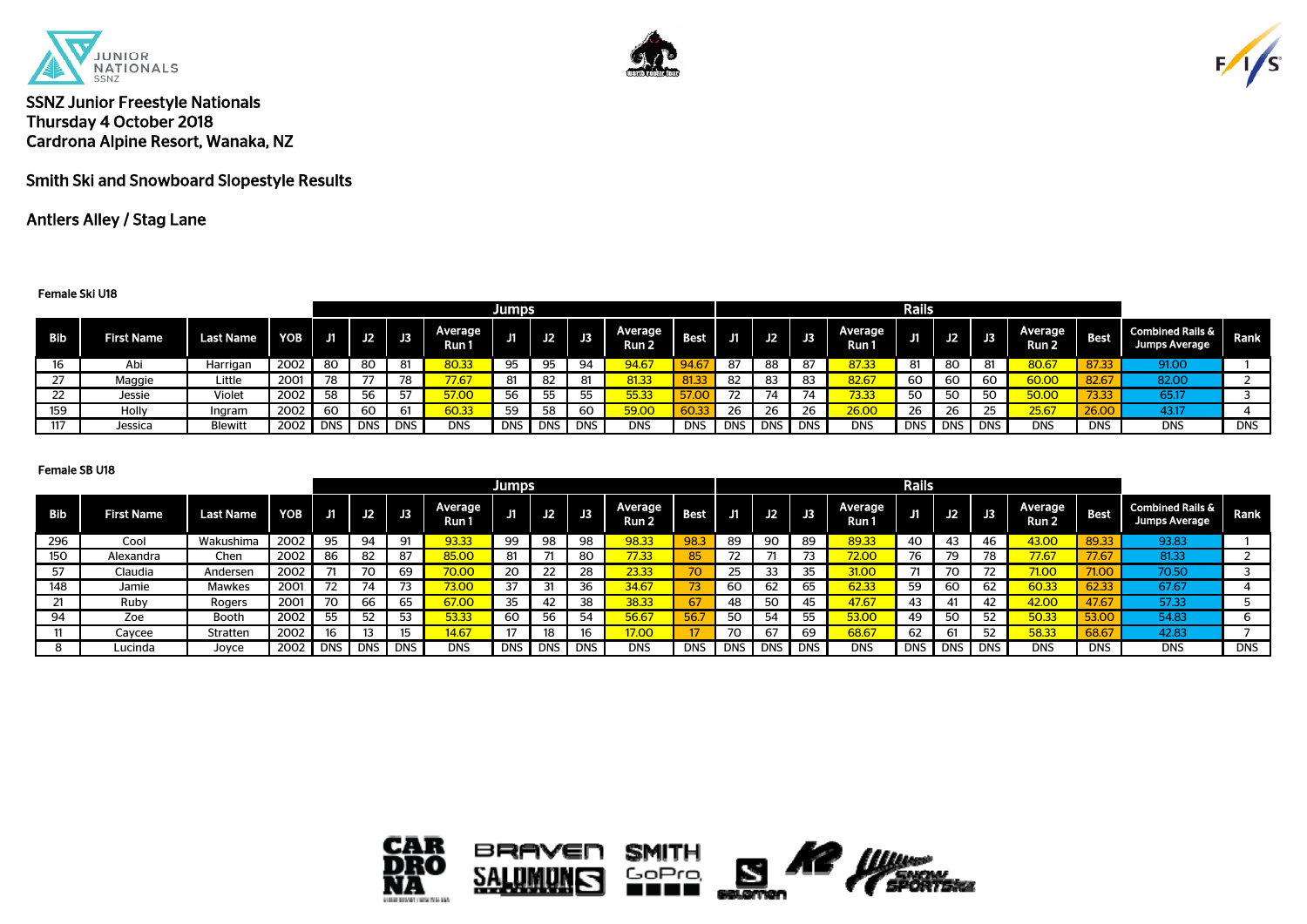





# Smith Ski and Snowboard Slopestyle Results

Lil Bucks

### Female Ski U8

|     |                   |                 |                  |     |          | Run 1    |                         |    |    | Run 2 |                  |       |             |
|-----|-------------------|-----------------|------------------|-----|----------|----------|-------------------------|----|----|-------|------------------|-------|-------------|
| Bib | <b>First Name</b> | Last Name       | YOB <sup>1</sup> | . . | n<br>. . | JЗ       | <b>Average</b><br>Run 1 | т. | J2 | J3    | Average<br>Run 2 | Best  | <b>Rank</b> |
| 118 | Michaela          | <b>Bridgens</b> | 2011             | 79  | 70       | 80       | 76.33                   | 74 | -- | 82    | 77.67            | 77.67 |             |
| 252 | Cassandra         | <b>Addis</b>    | 2012             | 70  | --<br>65 | ~-<br>67 | 67.33                   | 66 | 62 | 65    | 64.33            | 67.33 |             |
| 177 | Amalie            | Carrara         | 2013             | 51  | ᅜ<br>JJ  | 50       | 52.00                   | 54 | 50 | 60    | 54.67            | 54.67 |             |

### Female Ski U10

|     |                   |                  |      |    |    | Run1 |                  |    |    | Run 2 |                             |       |      |
|-----|-------------------|------------------|------|----|----|------|------------------|----|----|-------|-----------------------------|-------|------|
| Bib | <b>First Name</b> | <b>Last Name</b> | YOB  | ЛΓ | J2 | J3   | Average<br>Run 1 | J1 | J2 | J3    | Average<br>Run <sub>2</sub> | Best  | Rank |
| 292 | Olivia            | Hein             | 2010 | 89 | 91 | 89   | 89.67            | 76 | 79 | 80    | 78.33                       | 89.67 |      |
| 111 | Poppy             | Freeman          | 2009 | 83 | 81 | 82   | 82.00            | 80 | 78 | 85    | 81.00                       | 82.00 |      |
| 287 | Daisy             | Woods            | 2009 | 70 | 68 | 70   | 69.33            |    | 69 | 75    | 71.67                       | 71.67 |      |
|     | Nova              | Arnott           | 2010 | 61 | 62 | 64   | 62.33            | 62 | 62 | 65    | 63.00                       | 63.00 |      |
| 12  | Zora              | Leanavskv        | 2010 | 58 | 59 | 60   | 59.00            | 38 | 40 | 40    | 39.33                       | 59.00 |      |
| 36  | Abigail           | Wiggins          | 2010 | 49 | 50 | 50   | 49.67            | 52 | 52 | 53    | 52.33                       | 52.33 | 6    |
| 48  | Gemma             | Thomas           | 2009 | 45 | 42 | 45   | 44.00            | 32 | 27 | 35    | 31.33                       | 44.00 |      |

### Female Ski U12

|            |                   |                  |      |     |            | Run1       |                  |            |            | Run 2      |                  |             |      |
|------------|-------------------|------------------|------|-----|------------|------------|------------------|------------|------------|------------|------------------|-------------|------|
| <b>Bib</b> | <b>First Name</b> | <b>Last Name</b> | YOB  | J1  | J2         | J3         | Average<br>Run 1 | J1         | J2         | B          | Average<br>Run 2 | <b>Best</b> | Rank |
| 81         | Grete-Mia         | Meentalo         | 2008 | 93  | 93         | 92         | 92.67            | 29         | 28         | 25         | 27.33            | 92.67       |      |
| 58         | Sylvia            | Trotter          | 2007 | 83  | 85         | 85         | 84.33            | 88         | 86         | 87         | 87.00            | 87.00       | 2    |
| 38         | Charlotte         | <b>Wiggins</b>   | 2007 | 81  | 81         | 82         | 81.33            | 82         | 82         | 83         | 82.33            | 82.33       | 3    |
| 93         | Violet            | Smillie          | 2008 | 41  | 41         | 40         | 40.67            | 66         | 62         | 66         | 64.67            | 64.67       | 4    |
| 42         | Lilv              | Cousins          | 2007 | 54  | 55         | 53         | 54.00            | 64         | 61         | 65         | 63.33            | 63.33       | 5    |
| 17         | Polly             | <b>Bennetts</b>  | 2008 | 63  | 61         | 64         | 62.67            | 38         | 33         | 35         | 35.33            | 62.67       | 6    |
| 248        | Amv               | Benson           | 2007 | 55  | 55         | 56         | 55.33            | 60         | 60         | 60         | 60.00            | 60.00       |      |
| 73         | Madeleine Pania   | <b>Disbrowe</b>  | 2008 | 59  | 59         | 60         | 59.33            | 42         | 48         | 50         | 46.67            | 59.33       | 8    |
| 293        | Amelia            | <b>Sramek</b>    | 2007 | 57  | 58         | 56         | 57.00            | 56         | 57         | 55         | 56.00            | 57.00       | 9    |
| 5          | Nadia             | Falconer         | 2008 | 55  | 57         | 55         | 55.67            | 55         | 57         | 55         | 55.67            | 55.67       | 10   |
| 37         | Isla              | Taylor           | 2008 | 51  | 53         | 52         | 52.00            | 53         | 54         | 53         | 53.33            | 53.33       | 11   |
| 41         | Holly             | <b>Thomas</b>    | 2007 | 47  | 47         | 45         | 46.33            | 50         | 50         | 49         | 49.67            | 49.67       | 12   |
| 71         | Madison           | <b>Chambers</b>  | 2008 | 45  | 45         | 44         | 44.67            | 40         | 43         | 40         | 41.00            | 44.67       | 13   |
| 34         | Chloe             | Field            | 2007 | DNS | <b>DNS</b> | <b>DNS</b> | <b>DNS</b>       | <b>DNS</b> | <b>DNS</b> | <b>DNS</b> | <b>DNS</b>       | <b>DNS</b>  | DNS  |







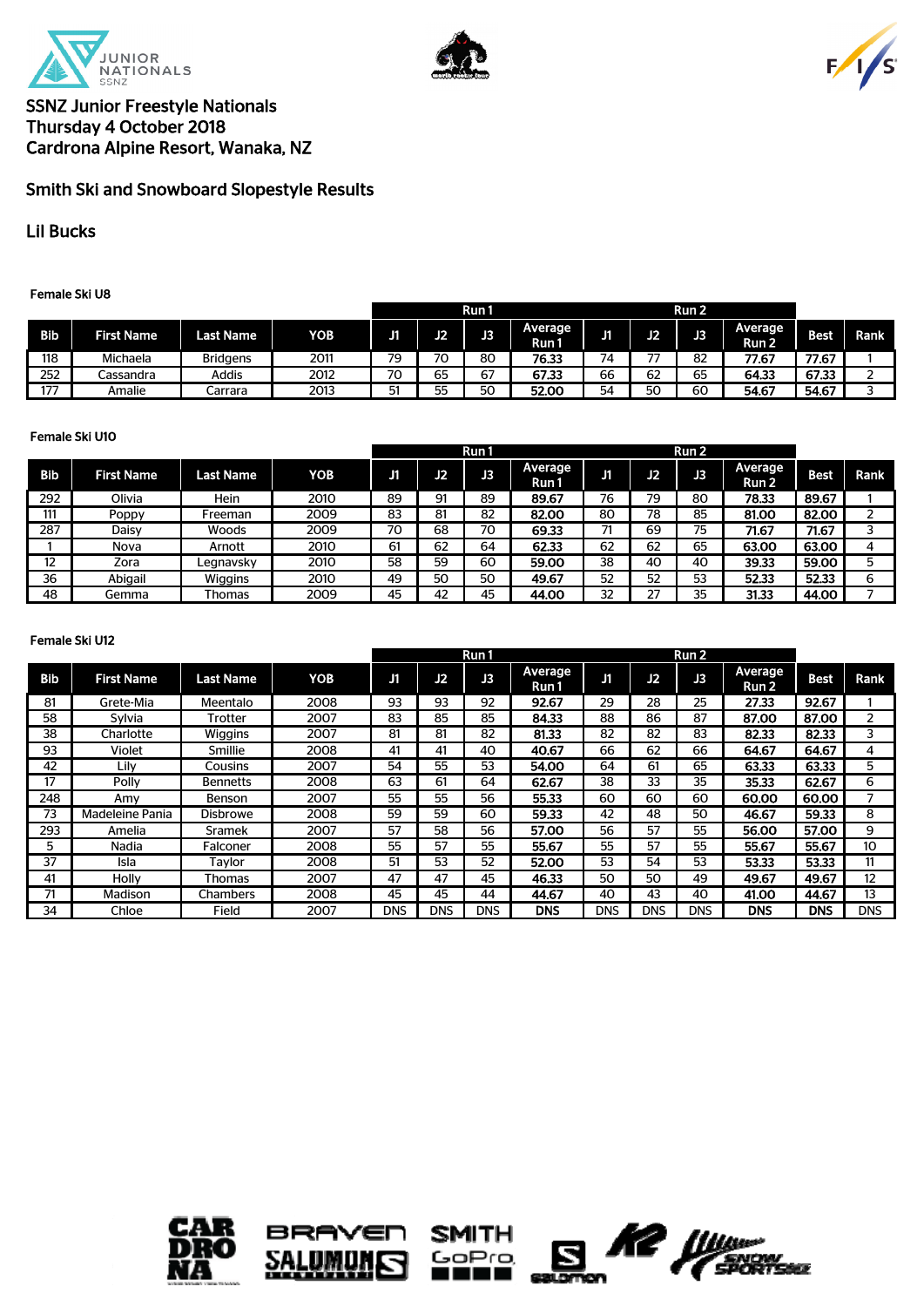





# Smith Ski and Snowboard Slopestyle Results

## Lil Bucks

Male Ski U8

|            |                   |           |      |    |                    | Run 1 |                  |    |    | Run <sub>2</sub> |                         |             |      |
|------------|-------------------|-----------|------|----|--------------------|-------|------------------|----|----|------------------|-------------------------|-------------|------|
| <b>Bib</b> | <b>First Name</b> | Last Name | YOB. | JI | ъ<br>$\cdot$ . $-$ | JЗ    | Average<br>Run 1 | u  | J2 | J3               | <b>Average</b><br>Run 2 | <b>Best</b> | Rank |
| 191        | Riley             | Hein      | 2012 | 89 | 87                 | 90    | 88.67            | 30 | 30 | 30               | 30.00                   | 88.67       |      |
| ລລ<br>၁၁   | Sam               | Tavlor    | 2011 | -  | 68                 | 70    | 69.67            | 65 | 64 | 66               | 65.00                   | 69.67       |      |
| 32         | Theo              | Tavlor    | 2011 | 52 | 45                 | 50    | 49.00            | 52 | 45 | 51               | 49.33                   | 49.33       |      |

### Male Ski U10

|            |                   |                  |      |    |    | Run 1 |                  |    | Run <sub>2</sub> |    |                  |       |      |
|------------|-------------------|------------------|------|----|----|-------|------------------|----|------------------|----|------------------|-------|------|
| <b>Bib</b> | <b>First Name</b> | <b>Last Name</b> | YOB  | ЛI | J2 | J3    | Average<br>Run 1 | J1 | J2               | J3 | Average<br>Run 2 | Best. | Rank |
| 69         | Logan             | Millar           | 2009 | 91 | 91 | 92    | 91.33            | 97 | 97               | 96 | 96.67            | 96.67 |      |
| 272        | Jake              | Riddle           | 2009 | 89 | 97 | 90    | 92.00            | 94 | 95               | 95 | 94.67            | 94.67 |      |
| 199        | Theo              | Riddle           | 2009 | 69 | 67 | 70    | 68.67            | 40 | 41               | 40 | 40.33            | 68.67 |      |
| 291        | Liam              | Grimmett         | 2009 | 63 | 61 | 62    | 62.00            | 65 | 65               | 65 | 65.00            | 65.00 | 4    |
| 74         | monty             | Field            | 2009 | 58 | 57 | 58    | 57.67            | 60 | 60               | 60 | 60.00            | 60.00 | 5.   |
| 109        | Fletcher          | <b>Thwaites</b>  | 2010 | 19 | 20 | 15    | 18.00            | 55 | 55               | 57 | 55.67            | 55.67 | 6    |
| 66         | Angus             | Menzies          | 2009 | 54 | 53 | 55    | 54.00            | 53 | 50               | 50 | 51.00            | 54.00 |      |
| 181        | Aleksander        | Carrara          | 2010 | 50 | 51 | 52    | 51.00            | 52 | 52               | 54 | 52.67            | 52.67 | 8    |
| 39         | Cooper            | <b>Breen</b>     | 2009 | 46 | 47 | 45    | 46.00            | 48 | 49               | 46 | 47.67            | 47.67 | q    |

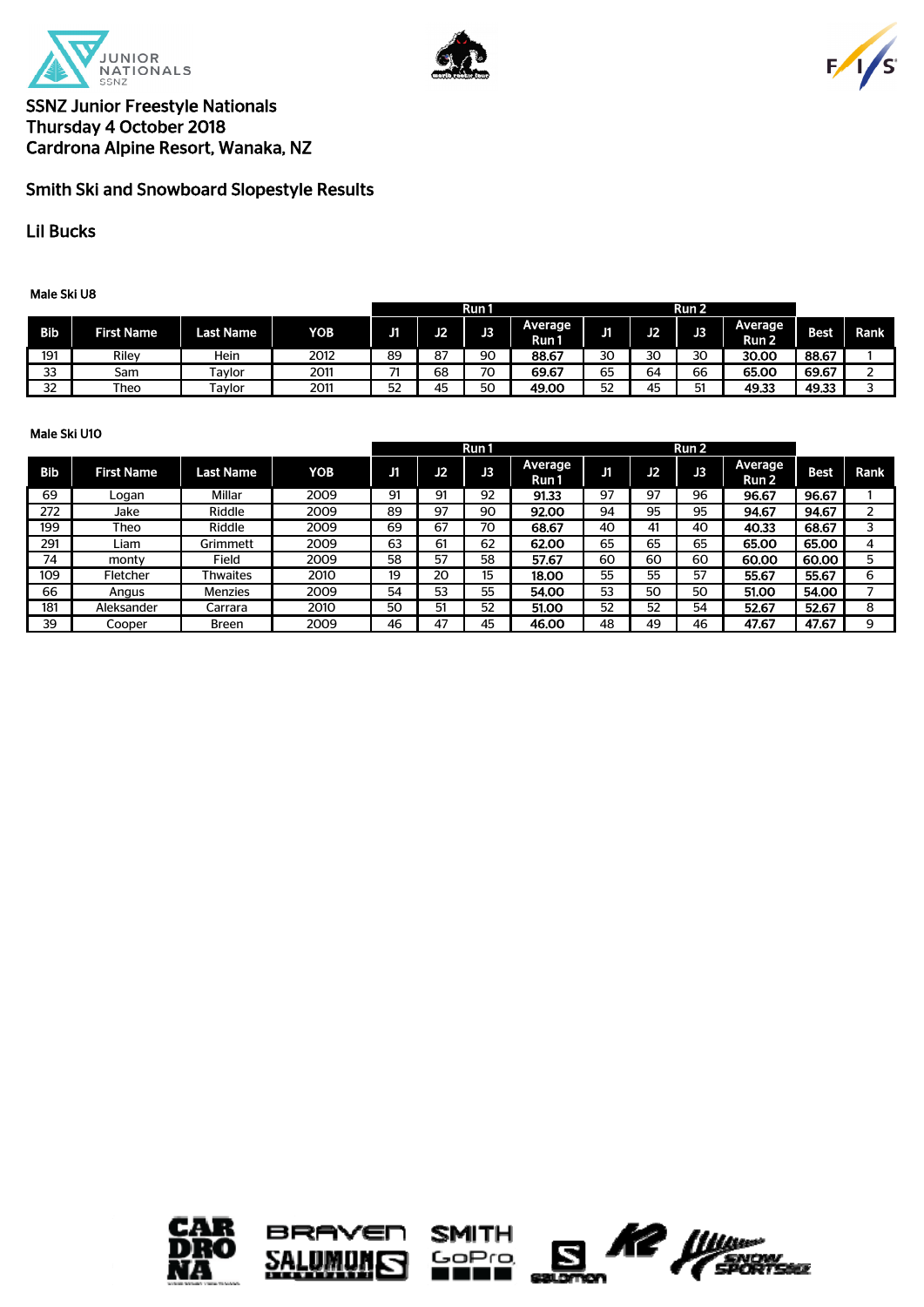





# Smith Ski and Snowboard Slopestyle Results

Lil Bucks

Female SB U8

|            |                   |           |      |         | Run 1        |           |                   |                 |        | Run 2    |                         |       |      |  |
|------------|-------------------|-----------|------|---------|--------------|-----------|-------------------|-----------------|--------|----------|-------------------------|-------|------|--|
| <b>Bib</b> | <b>First Name</b> | Last Name | YOB  | . .     | ъ.           | о<br>.    | 'Average<br>Run I | . .<br>. .      | ю<br>u | ъ<br>دد  | <b>Average</b><br>Run 2 | Best  | Rank |  |
| 288        | Charlee           | Hill      | 2011 | --<br>ັ | --           | --<br>ີ   | 73.00             | ດ<br>၀၁         | 81     | 85       | 83.00                   | 83.00 |      |  |
| 184        | Ada               | Silva     | 2011 | ~<br>ь. | $\sim$<br>63 | $-$<br>ხ5 | 63.00             | <b>CO</b><br>JJ | 50     | --<br>לכ | 52.67                   | 63.00 |      |  |

### Female SB U10 - No Competitors

|     |                   |                  |      |    |    | Run 1 |                  |    |    | Run 2 |                  |       |      |
|-----|-------------------|------------------|------|----|----|-------|------------------|----|----|-------|------------------|-------|------|
| Bib | <b>First Name</b> | <b>Last Name</b> | YOB  | ЛI | J2 | JЗ    | Average<br>Run 1 | J1 | J2 | J3    | Average<br>Run 2 | Best  | Rank |
| 168 | Lucia             | Georgalli        | 2007 | 91 | 90 | 92    | 91.00            | 44 | 49 | 45    | 46.00            | 91.00 |      |
| 263 | Ava               | Beer             | 2008 | 87 | 87 | 87    | 87.00            | 89 | 89 | 90    | 89.33            | 89.33 |      |
| 35  | <b>Brooke</b>     | Hansen           | 2007 | 73 | 75 | 74    | 74.00            | 70 | 72 | 72    | 71.33            | 74.00 |      |
| 284 | <b>Scarlett</b>   | <b>Blundell</b>  | 2008 | 51 | 51 | 50    | 50.67            | 69 | 70 | 70    | 69.67            | 69.67 |      |
| 45  | Cassandra         | Lyell            | 2007 | 67 | 65 | 65    | 65.67            | 66 | 64 | 66    | 65.33            | 65.67 |      |
| 285 | Erin              | <b>Bonnar</b>    | 2008 | 49 | 49 | 48    | 48.67            | 49 | 48 | 48    | 48.33            | 48.67 |      |
| 59  | Lani              | Frazerhurst      | 2008 | 43 | 46 | 45    | 44.67            | 43 | 44 | 44    | 43.67            | 44.67 |      |